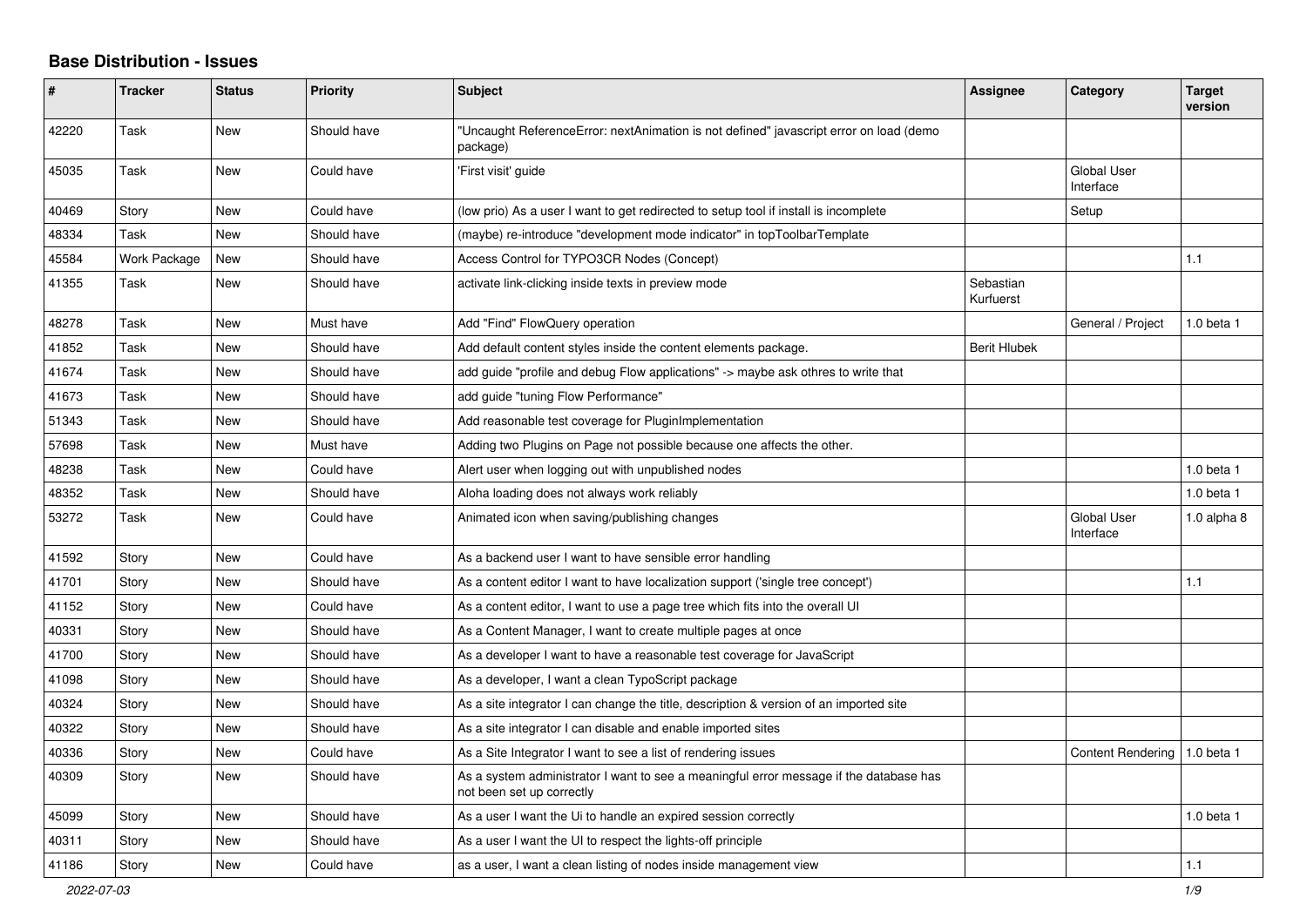| #     | <b>Tracker</b> | <b>Status</b> | <b>Priority</b> | Subject                                                                                                                | <b>Assignee</b> | Category | <b>Target</b><br>version   |
|-------|----------------|---------------|-----------------|------------------------------------------------------------------------------------------------------------------------|-----------------|----------|----------------------------|
| 41107 | Story          | <b>New</b>    | Should have     | As a user, I want a working demo site                                                                                  |                 |          |                            |
| 41114 | Story          | New           | Should have     | As a user, I want to insert inline JavaScript in the HTML content elements                                             |                 |          |                            |
| 40326 | Story          | New           | Should have     | As an administrator I can create a new site package using an existing site as template                                 |                 |          |                            |
| 40328 | Story          | <b>New</b>    | Should have     | As an administrator I can export selected parts of an existing site to a new site package                              |                 |          |                            |
| 40335 | Story          | New           | Should have     | As an Administrator, I want to run FLOW3 CLI commands in the Launch Bar                                                |                 |          |                            |
| 41858 | Story          | <b>New</b>    | Should have     | As an integrator I want a complete feature set in TypoScript and EEL                                                   |                 |          |                            |
| 41853 | Story          | New           | Should have     | As an integrator I want an optimized setup                                                                             |                 |          |                            |
| 41702 | Story          | <b>New</b>    | Should have     | As an integrator I want to configure read / write access to pages / sections                                           |                 |          |                            |
| 41850 | Story          | New           | Should have     | As an integrator I would like to include default content styles from Neos                                              |                 |          |                            |
| 41085 | Story          | New           | Should have     | As an integrator, I want to use the HTML5 "header" element for indicating titles in text                               |                 |          |                            |
| 40323 | Story          | <b>New</b>    | Should have     | As an site integrator I can remove an inactive imported site                                                           |                 |          |                            |
| 41861 | Story          | New           | Should have     | As any user I want a better usability of the backend UI                                                                |                 |          |                            |
| 41670 | Story          | <b>New</b>    | Should have     | as anybody, I want an updated flow and neos website                                                                    |                 |          |                            |
| 41672 | Story          | <b>New</b>    | Should have     | as developer, I want to make sure that CSS is cleanly encapsulated (i.e. site CSS does not<br>change the UI css)       |                 |          |                            |
| 41671 | Story          | <b>New</b>    | Should have     | as developer, I want to make sure that jquery and ember is cleanly encapsulated and does<br>not interfere with site JS |                 |          |                            |
| 41679 | Story          | New           | Should have     | As developer, I want to use packagist.org for all packages                                                             |                 |          |                            |
| 42672 | Story          | <b>New</b>    | Should have     | As everybody, I want no JavaScript loading issues (Bugfix story)                                                       |                 |          |                            |
| 41103 | Story          | New           | Should have     | As everybody, I want the new product name to be used inside Phoenix                                                    |                 |          |                            |
| 41099 | Story          | <b>New</b>    | Should have     | As site integrator, I want a API reference for TypoScript objects                                                      |                 |          |                            |
| 41669 | Story          | <b>New</b>    | Should have     | As team member, I want updated deployment working                                                                      |                 |          | Sprint<br>February<br>2013 |
| 41101 | Story          | <b>New</b>    | Could have      | As user, I want a well-working content editing (Bugfix Story)                                                          |                 |          |                            |
| 41686 | Task           | New           | Should have     | ask community to convert Christians "Developing TYPO3 Neos Website" to tutorial in ReST                                |                 |          |                            |
| 41687 | Task           | New           | Should have     | ask community to convert Sebastians "Technical Overview to Neos" to documentation in<br>ReST                           |                 |          |                            |
| 42038 | Task           | New           | Must have       | Automatic save is not always in sync with content, content could be lost                                               |                 |          |                            |
| 48239 | Task           | New           | Could have      | Backend interface color distinction                                                                                    |                 |          | 1.1                        |
| 55313 | Task           | New           | Must have       | Backend routing failure with similar site names                                                                        |                 |          |                            |
| 55840 | Task           | New           | Should have     | Binding of Title in Pagetree and Inspector                                                                             |                 |          |                            |
| 40473 | Epic           | New           | Should have     | Bootstrap based login screen                                                                                           |                 |          |                            |
| 41787 | Task           | New           | Should have     | change git repositories on git.typo3.org (FLOW3 -> Flow; Neos Name)                                                    |                 |          |                            |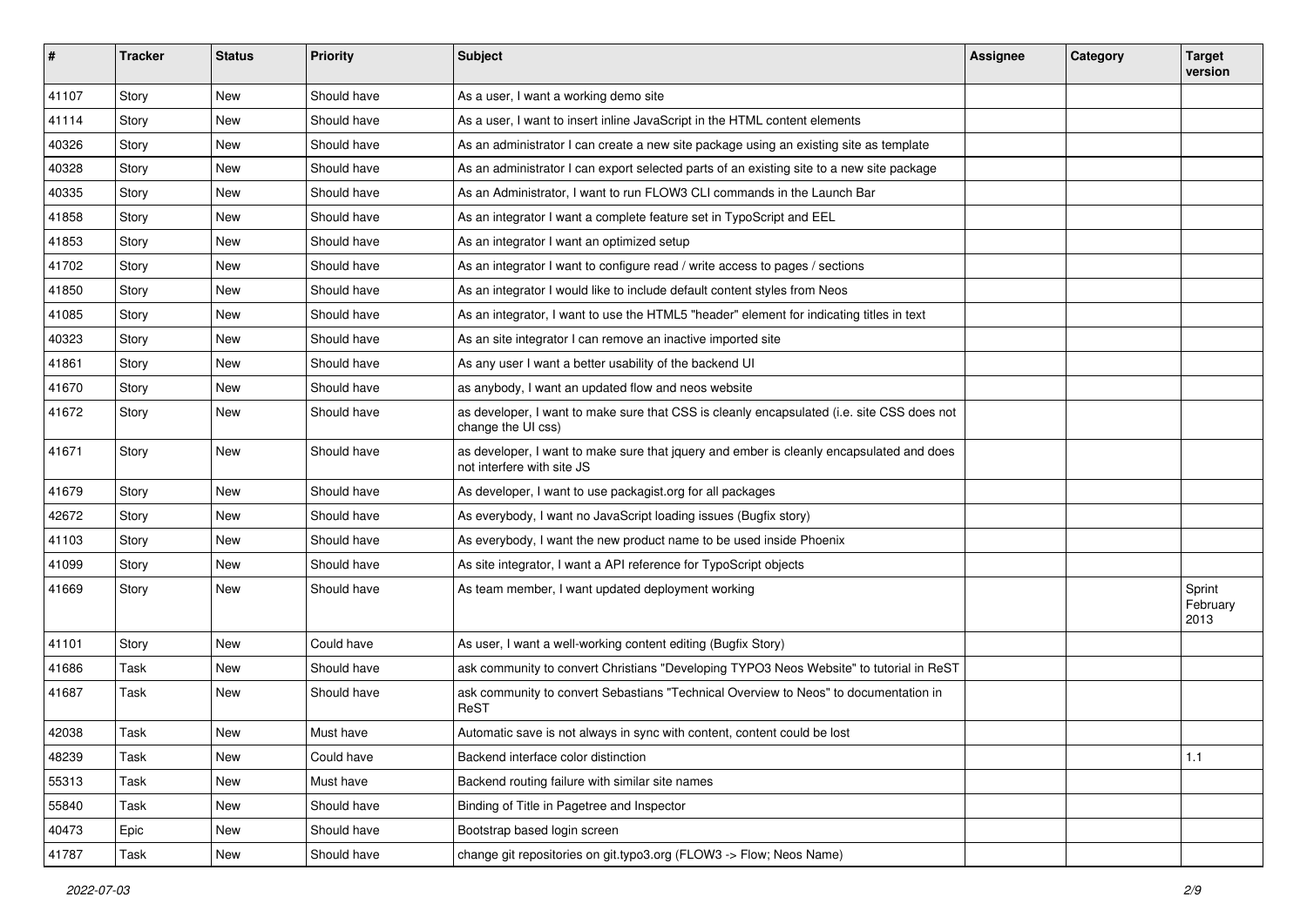| $\pmb{\#}$ | <b>Tracker</b> | <b>Status</b> | <b>Priority</b> | <b>Subject</b>                                                                                           | <b>Assignee</b>     | Category               | <b>Target</b><br>version   |
|------------|----------------|---------------|-----------------|----------------------------------------------------------------------------------------------------------|---------------------|------------------------|----------------------------|
| 44925      | Task           | <b>New</b>    | Should have     | Change the styling of Blog Posts with Expose to match the current styling                                | <b>Marc Neuhaus</b> |                        | Sprint<br>February<br>2013 |
| 40764      | Task           | <b>New</b>    | Could have      | Check if we can remove the inject method in the<br>\TYPO3\TYPO3\ViewHelpers\ContentElement\* ViewHelpers |                     |                        |                            |
| 48333      | Task           | <b>New</b>    | Should have     | Clean up Content/Application and Content/ContentModule                                                   |                     |                        | $1.0$ beta $1$             |
| 49958      | Task           | <b>New</b>    | Should have     | Clicking the page reloads the inspector even if the page is already selected                             |                     |                        | $1.0$ beta $1$             |
| 45453      | Task           | <b>New</b>    | Must have       | Concept of launcher/search/dashboard/module tabs                                                         |                     | General / Project      | 1.1                        |
| 48241      | Task           | <b>New</b>    | Should have     | Create sandboxed Jenkins testing environment                                                             | Robert Lemke        |                        |                            |
| 44970      | Story          | New           | Must have       | Define Neos 1.0 API                                                                                      | Robert Lemke        | Documentation          | $1.0$ beta $1$             |
| 52053      | Task           | New           | Should have     | Deleting Home page leaves backend inaccessible                                                           |                     | <b>Content Editing</b> |                            |
| 41872      | Task           | <b>New</b>    | Should have     | Detect if symlinks can be created                                                                        |                     |                        |                            |
| 49014      | Task           | <b>New</b>    | Should have     | Detect prototype copying leading to a loop                                                               |                     |                        | 1.0 beta 1                 |
| 45455      | Epic           | <b>New</b>    | Could have      | Different tree types (nodes)                                                                             |                     |                        | 1.1                        |
| 41821      | Task           | New           | Should have     | discuss how documentation can be improved                                                                | <b>Berit Hlubek</b> |                        |                            |
| 40725      | Task           | <b>New</b>    | Could have      | display a message in login form if no account exists with a linl to the setup.                           |                     |                        |                            |
| 44969      | Story          | <b>New</b>    | Should have     | Document Two-Tree Localization Approach                                                                  |                     | Documentation          | 1.0 beta 1                 |
| 53457      | Task           | New           | Must have       | Editing in fullscreen mode doesn't work                                                                  |                     |                        |                            |
| 40302      | Epic           | <b>New</b>    | Should have     | <b>EPIC: Account Profile</b>                                                                             |                     |                        |                            |
| 40297      | Epic           | New           | Must have       | EPIC: Basic Page Tree Operations                                                                         |                     |                        |                            |
| 40300      | Epic           | <b>New</b>    | Should have     | EPIC: Consistent UI Design (Bootstrap)                                                                   |                     |                        |                            |
| 40306      | Epic           | <b>New</b>    | Should have     | EPIC: Content import from TYPO3                                                                          |                     |                        |                            |
| 40299      | Epic           | New           | Must have       | EPIC: Content Security (Workspaces)                                                                      |                     |                        |                            |
| 40307      | Epic           | New           | Should have     | EPIC: Custom View for Data Types                                                                         |                     |                        |                            |
| 40298      | Epic           | New           | Should have     | EPIC: Design / Icons                                                                                     |                     |                        |                            |
| 40308      | Epic           | New           | Should have     | EPIC: In-table editing for items in the Management View                                                  |                     |                        |                            |
| 40294      | Epic           | New           | Should have     | EPIC: Inline Editing Support (Links, Content Types, Plugin)                                              |                     |                        |                            |
| 40332      | Epic           | New           | Should have     | EPIC: Management view content editing                                                                    |                     |                        |                            |
| 40334      | Epic           | New           | Should have     | EPIC: Module Overview Pages                                                                              |                     |                        |                            |
| 12443      | Epic           | New           | Should have     | EPIC: performant Contenttargeting (personalisation)                                                      |                     |                        |                            |
| 10508      | Epic           | New           | Must have       | EPIC: Roles / Security for BE and FE / Usermanagement                                                    |                     |                        |                            |
| 8792       | Epic           | New           | Could have      | EPIC: Speed and Contentcaching                                                                           |                     |                        |                            |
| 40301      | Epic           | New           | Should have     | EPIC: System Log Viewer / Audit                                                                          |                     |                        |                            |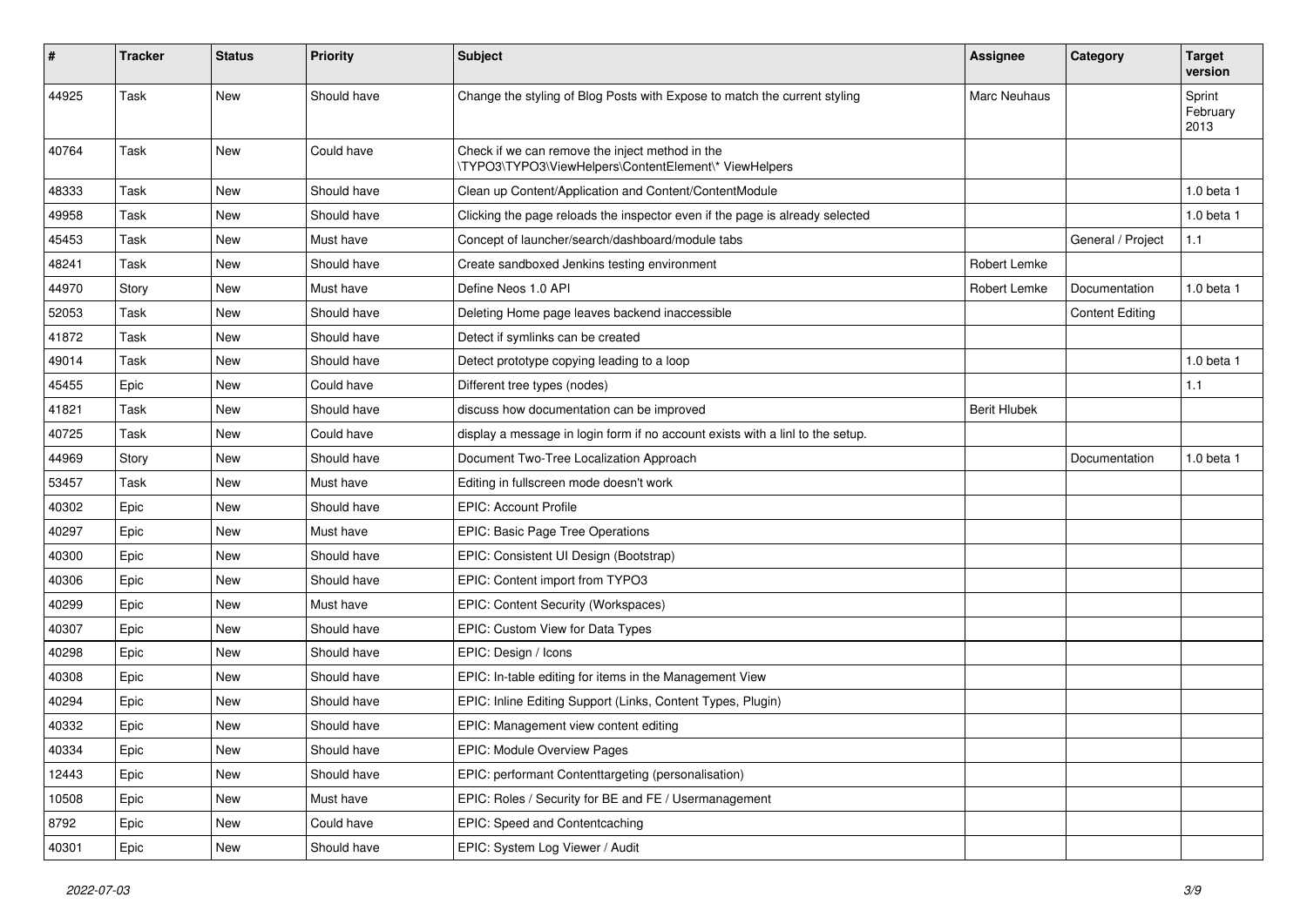| ∦     | <b>Tracker</b> | <b>Status</b> | <b>Priority</b>      | Subject                                                                                                   | <b>Assignee</b>        | Category               | <b>Target</b><br>version   |
|-------|----------------|---------------|----------------------|-----------------------------------------------------------------------------------------------------------|------------------------|------------------------|----------------------------|
| 10513 | Epic           | <b>New</b>    | Won't have this time | EPIC: System-Monitoring / Maintenance                                                                     |                        |                        |                            |
| 40320 | Epic           | New           | Should have          | EPIC: User Interface style and implementation guide                                                       |                        |                        |                            |
| 10509 | Epic           | New           | Should have          | EPIC: Workspaces and Publishing Workflows                                                                 |                        |                        |                            |
| 58188 | Task           | <b>New</b>    | Must have            | Error "Server communication error: Internal Server Error" when changing URL                               |                        |                        | 1.1                        |
| 41877 | Task           | New           | Should have          | Explore: Find a way to include Neos / Flow news via RSS                                                   |                        |                        |                            |
| 44916 | Story          | <b>New</b>    | Should have          | Explore: Usage of Touch Screens for Neos                                                                  | <b>Patrick Broens</b>  | Content<br>Management  | Sprint<br>February<br>2013 |
| 41878 | Task           | <b>New</b>    | Should have          | extract package management to own package                                                                 |                        |                        |                            |
| 40896 | Task           | New           | Should have          | Fix layout in "create account" setup step                                                                 |                        | Setup                  | Sprint 10<br>(1.0 TP1)     |
| 52399 | Task           | <b>New</b>    | Should have          | Fmm: Change the sites listing                                                                             |                        |                        |                            |
| 52397 | Task           | <b>New</b>    | Should have          | Fmm: Headlines of groups should be better seperated                                                       |                        |                        |                            |
| 52400 | Task           | <b>New</b>    | Could have           | Fmm: Open button action should be changed                                                                 |                        |                        |                            |
| 50385 | Task           | New           | Must have            | Folder node types                                                                                         |                        |                        | $1.0$ beta $1$             |
| 49952 | Task           | <b>New</b>    | Should have          | Folder node types                                                                                         |                        |                        | $1.0$ beta $1$             |
| 48271 | Task           | <b>New</b>    | Should have          | General security                                                                                          |                        |                        | 1.0 beta 1                 |
| 48357 | Task           | New           | Should have          | get rid of window.Ember                                                                                   | Sebastian<br>Kurfuerst |                        |                            |
| 48358 | Task           | <b>New</b>    | Should have          | get rid of window.plupload, window.Chosen, window.AbstractChosen etc,<br>window.GENTICS                   | Sebastian<br>Kurfuerst |                        |                            |
| 58195 | Task           | <b>New</b>    | Should have          | header tag inlineeditable but not aloha settings                                                          |                        |                        |                            |
| 49954 | Task           | New           | Must have            | If a user is logged out redirect to login screen after failed AJAX request                                |                        |                        | 1.0 beta 1                 |
| 45501 | Task           | <b>New</b>    | Should have          | Image Metadata in ContentEditing should be cached                                                         |                        |                        |                            |
| 45310 | Story          | <b>New</b>    | Should have          | Implement enhanced @position syntax known from TypoScript also in the property panel<br>inspector editors |                        | <b>Content Editing</b> | 1.0 beta 1                 |
| 13532 | Story          | <b>New</b>    | Must have            | Implement File Download Content Type                                                                      | Christian Müller       | <b>Content Editing</b> | 1.0 beta 1                 |
| 44979 | Story          | New           | Should have          | Implement Frontend user / group concept                                                                   |                        |                        | 1.1                        |
| 48143 | Task           | New           | Should have          | Include commands as search results.                                                                       |                        |                        | 1.1                        |
| 48077 | Task           | New           | Should have          | Language selection                                                                                        | Rasmus<br>Skjoldan     |                        | 1.1                        |
| 41140 | Task           | New           | Could have           | Let client redirect to login page if inactivity timeout was reached.                                      |                        |                        |                            |
| 41876 | Task           | <b>New</b>    | Should have          | Make Neos UI work with Zurb Foundation (for example)                                                      |                        |                        |                            |
| 48069 | Task           | New           | Should have          | Make node migration more user friendly                                                                    | Christian Müller       |                        | 1.1                        |
| 44989 | Task           | New           | Could have           | Make Section/ContentCollection subclassable                                                               |                        | <b>Content Editing</b> | $1.1$                      |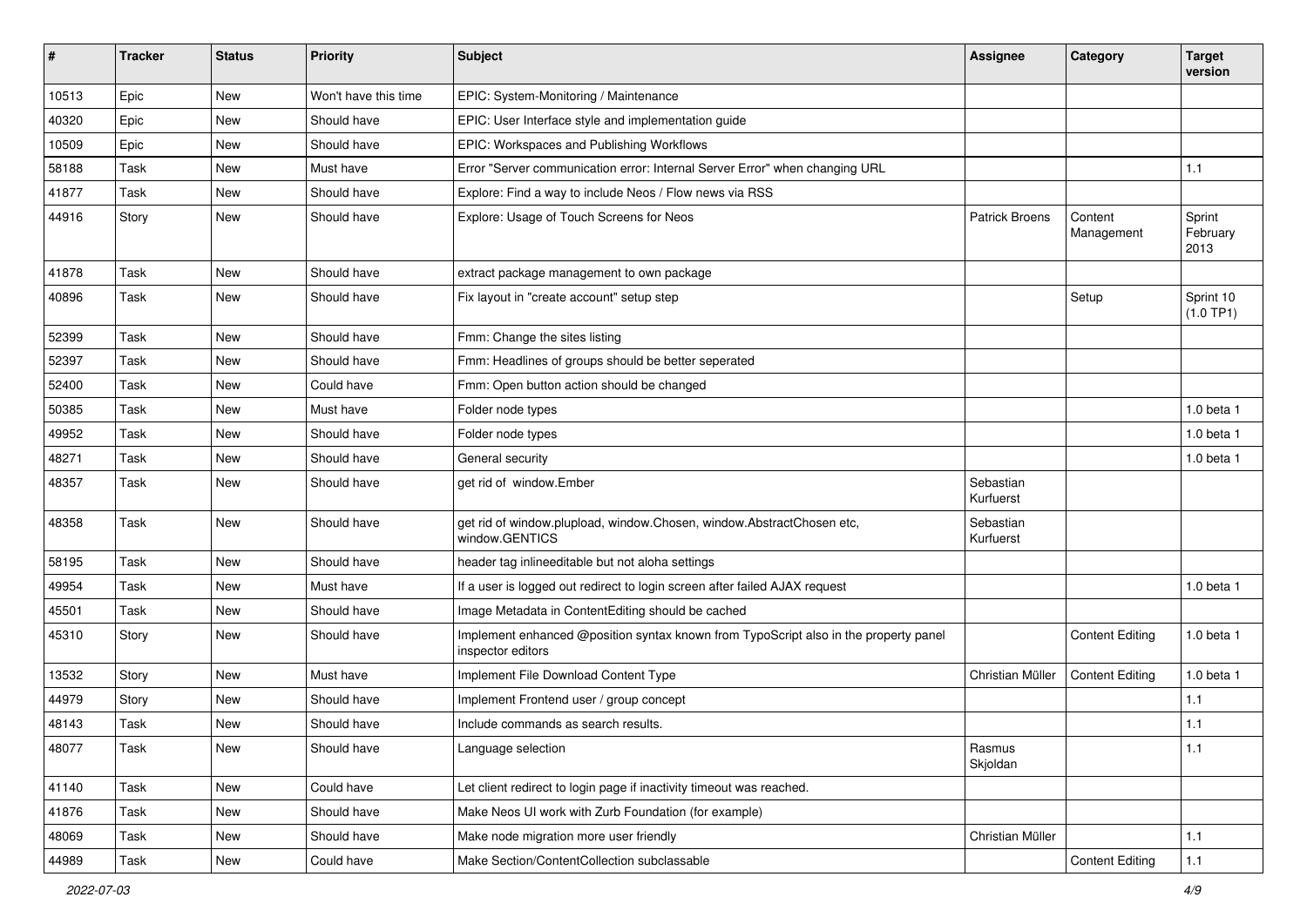| #     | <b>Tracker</b> | <b>Status</b> | <b>Priority</b> | <b>Subject</b>                                                                                            | <b>Assignee</b>     | Category                  | <b>Target</b><br>version   |
|-------|----------------|---------------|-----------------|-----------------------------------------------------------------------------------------------------------|---------------------|---------------------------|----------------------------|
| 45011 | Story          | <b>New</b>    | Could have      | Make user settings changeable in the Neos backend                                                         |                     |                           |                            |
| 46526 | Story          | New           | Should have     | Media/Scheme aware URL handler                                                                            |                     |                           |                            |
| 10506 | Story          | New           | Must have       | Minimalistic Media Browser (Files, Images, Documents)                                                     | Christian Müller    | <b>Content Editing</b>    | $1.0$ beta $1$             |
| 42248 | Task           | New           | Must have       | Move backend includes (JS and CSS) back to Neos package                                                   |                     |                           |                            |
| 44978 | Story          | <b>New</b>    | Should have     | Multi-Device Content                                                                                      |                     |                           | 1.1                        |
| 44923 | Story          | <b>New</b>    | Should have     | Multi-Lingual User Interface                                                                              |                     |                           | 1.1                        |
| 52398 | Task           | New           | Should have     | Neos Backend dropdowns layout                                                                             |                     |                           |                            |
| 52408 | Task           | New           | Should have     | Neos Backend: Complete broken at IE9                                                                      |                     |                           |                            |
| 49595 | Task           | <b>New</b>    | Should have     | Neos setup does not check for required php-gd module                                                      |                     |                           |                            |
| 54976 | Task           | New           | Should have     | neos:contentElement.editable adds additional div in live                                                  |                     | <b>Content Editing</b>    |                            |
| 55841 | Task           | <b>New</b>    | Should have     | New Page does not change publication state buttons                                                        | Steffen Frosch      |                           |                            |
| 49951 | Task           | New           | Should have     | Node structure / layout                                                                                   |                     |                           | 1.0 beta 1                 |
| 41855 | Task           | New           | Should have     | Optimize the usability of the site creation wizard                                                        | <b>Berit Hlubek</b> |                           |                            |
| 55839 | Task           | <b>New</b>    | Should have     | Pagetree does not handle deletings of other user                                                          |                     |                           |                            |
| 52394 | Task           | <b>New</b>    | Should have     | Pagetree: Editing page title on blur bug                                                                  |                     |                           |                            |
| 52393 | Task           | <b>New</b>    | Should have     | Pagetree: Editing page title on blur bug                                                                  |                     |                           |                            |
| 41087 | Task           | New           | Could have      | paste in section pastes AFTER section instead of at first element.                                        |                     |                           |                            |
| 47905 | Work Package   | <b>New</b>    | Should have     | Perfection the Party and Account Management Module                                                        | Adrian Föder        | Administration            |                            |
| 52790 | Task           | <b>New</b>    | Should have     | Prefix remaining dynatree classes (drag'n'drop)                                                           |                     |                           |                            |
| 41680 | Task           | New           | Should have     | push all packages to packagist, with post-change hook                                                     |                     |                           |                            |
| 44957 | Story          | New           | Should have     | Reliable clipboard and content element handles                                                            |                     |                           | Sprint<br>February<br>2013 |
| 55708 | Task           | <b>New</b>    | Should have     | reloadIfChanged: TRUE has no effect on dateTime properties                                                |                     |                           |                            |
| 45049 | Task           | New           | Should have     | Remove dependency on midgardNotifications                                                                 |                     |                           |                            |
| 48329 | Task           | New           | Should have     | Remove leftover window.T3                                                                                 |                     |                           | $1.0$ beta $1$             |
| 44981 | Story          | New           | Should have     | Rename Node Types to final names                                                                          |                     | <b>Content Repository</b> | Sprint<br>February<br>2013 |
| 41856 | Task           | New           | Should have     | Require the needed graphic modules for the site import and show a warning if the modules<br>are not found |                     |                           |                            |
| 48142 | Task           | New           | Should have     | Search field/results                                                                                      |                     |                           | $1.1$                      |
| 49957 | Task           | <b>New</b>    | Should have     | Selecting a parent element doesn't change the content breadcrumb                                          |                     |                           | 1.0 beta 1                 |
| 41892 | Task           | New           | Should have     | Set up an environment for the demo site plus the domain name: neos.demo.typo3.org                         | Ben van 't Ende     |                           |                            |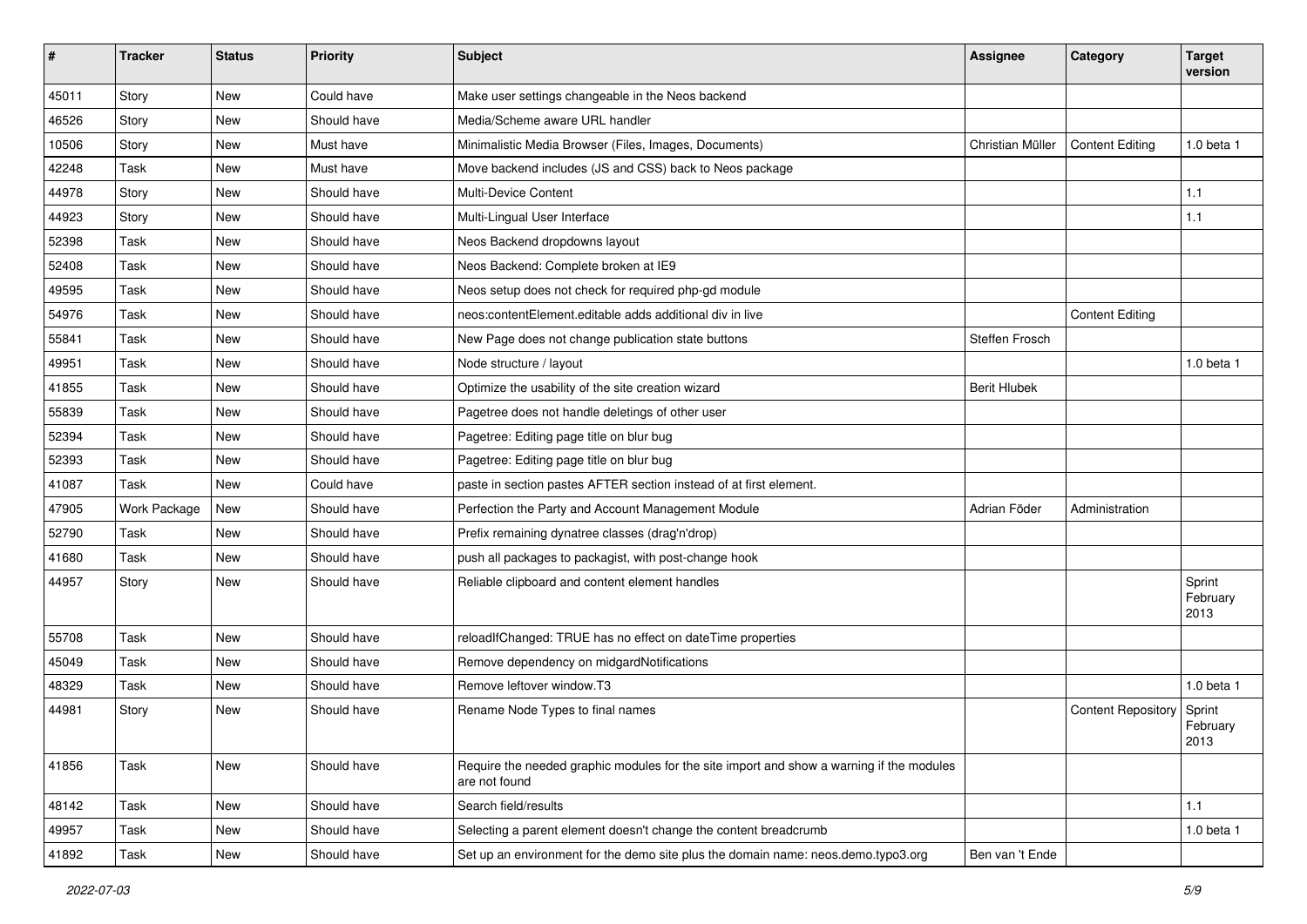| #     | <b>Tracker</b>      | <b>Status</b> | <b>Priority</b> | Subject                                                                                                                                                              | <b>Assignee</b>        | Category               | <b>Target</b><br>version |
|-------|---------------------|---------------|-----------------|----------------------------------------------------------------------------------------------------------------------------------------------------------------------|------------------------|------------------------|--------------------------|
| 44980 | Story               | <b>New</b>    | Should have     | Show activity stream of changed content in Launch Bar                                                                                                                |                        |                        | 1.1                      |
| 42216 | Task                | New           | Should have     | Show at least some recognizable content of a node in the inspector panel. Now the header<br>property is used which only works for headlines                          |                        |                        |                          |
| 41172 | Task                | <b>New</b>    | Could have      | Show button bar on hover with slight delay                                                                                                                           |                        |                        |                          |
| 52396 | Task                | New           | Could have      | Sites module: Error message if name field is empty                                                                                                                   |                        |                        |                          |
| 52395 | Task                | <b>New</b>    | Could have      | Sites module: Removing already imported sites                                                                                                                        |                        |                        |                          |
| 54881 | Story               | New           | Must have       | Sortable table columns in Neos backend modules                                                                                                                       |                        |                        |                          |
| 47895 | <b>Work Package</b> | <b>New</b>    | Could have      | Taxonomy solution                                                                                                                                                    |                        |                        |                          |
| 41108 | Task                | New           | Should have     | test / update demo/integration server                                                                                                                                |                        |                        |                          |
| 54829 | Task                | <b>New</b>    | Should have     | Text with Image Alignment Options                                                                                                                                    |                        | <b>Content Editing</b> | 1.x                      |
| 41116 | Task                | <b>New</b>    | Could have      | textareas in edit form should be made bigger                                                                                                                         |                        |                        | 1.1                      |
| 48140 | Task                | New           | Should have     | Tips                                                                                                                                                                 |                        |                        | 1.1                      |
| 41931 | Task                | <b>New</b>    | Should have     | TODO: add the page properties in a more clever way, and only when being in backend                                                                                   |                        | Content Rendering      |                          |
| 44977 | Story               | <b>New</b>    | Must have       | TYPO3 Flow (Backend) speed optimization                                                                                                                              |                        |                        | 1.0 beta 1               |
| 48275 | Work Package        | New           | Should have     | <b>TypoScript consistency</b>                                                                                                                                        | Sebastian<br>Kurfuerst | General / Project      | 1.0 beta 1               |
| 41112 | Task                | <b>New</b>    | Should have     | use better Content-Type previews                                                                                                                                     | Sebastian<br>Kurfuerst |                        | 1.1                      |
| 42246 | Task                | <b>New</b>    | Must have       | Use same DOM hierarchy for logged in backend user and public and do not render content<br>editing classes in public frontend                                         |                        |                        |                          |
| 42206 | Task                | <b>New</b>    | Should have     | When a content element is hidden based on hiddenBeforeDateTime / hiddenAfterDateTime<br>the hidden CSS should also be applied (so the element should be transparent) |                        |                        |                          |
| 55010 | Task                | <b>New</b>    | Should have     | Wrong CSS-Styling in Installer                                                                                                                                       |                        | Setup                  |                          |
| 54475 | Task                | <b>New</b>    | Should have     | Wrong redirection when logging out after change of site's state                                                                                                      |                        |                        |                          |
| 45038 | Task                | <b>New</b>    | Could have      | [DEMOSITE] Design that doesnt blend in as well                                                                                                                       |                        | General / Project      |                          |
| 45037 | Task                | <b>New</b>    | Should have     | [DEMOSITE] Link to be from frontpage                                                                                                                                 |                        | General / Project      | 1.0 beta 1               |
| 40618 | Story               | New           | Should have     | [DISCUSS] As a user, I want to return to the last-used submodule when changing between<br>main modules                                                               |                        |                        |                          |
| 45539 | Work Package        | <b>New</b>    | Should have     | [EPIC] Mangement view                                                                                                                                                |                        |                        | 1.1                      |
| 45009 | <b>Work Package</b> | New           | Should have     | [EPIC] mobile phone version of content editing                                                                                                                       |                        |                        |                          |
| 45540 | Work Package        | New           | Should have     | [EPIC] Search                                                                                                                                                        |                        |                        | 1.1                      |
| 10515 | Work Package        | New           | Must have       | [WIP] Content Translation Support                                                                                                                                    | Karsten<br>Dambekalns  | General / Project      | $1.1$                    |
| 45025 | Work Package        | New           | Should have     | [WIP] Create minimal publishing workflow                                                                                                                             | Robert Lemke           |                        |                          |
| 45400 | Work Package        | New           | Should have     | [WIP] Developer Toolbar (Community)                                                                                                                                  |                        |                        |                          |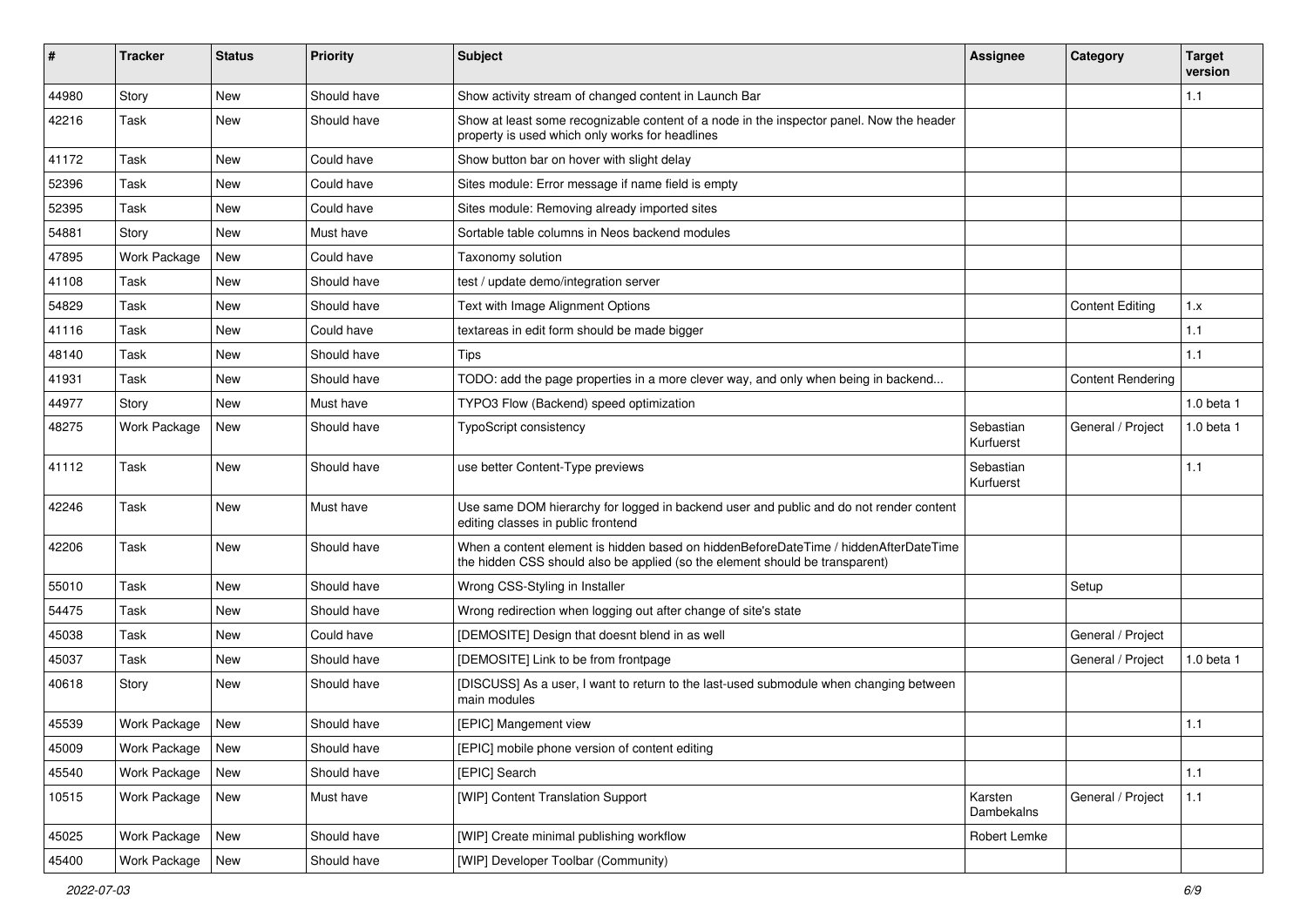| #     | <b>Tracker</b> | <b>Status</b> | <b>Priority</b> | Subject                                                                                                     | Assignee               | Category                  | <b>Target</b><br>version   |
|-------|----------------|---------------|-----------------|-------------------------------------------------------------------------------------------------------------|------------------------|---------------------------|----------------------------|
| 48367 | Work Package   | New           | Should have     | [WIP] End-To-End Testing of Neos with Behat                                                                 |                        |                           | 1.0 beta 1                 |
| 45019 | Work Package   | New           | Should have     | [WIP] Real-World Error Reporting                                                                            |                        |                           |                            |
| 48525 | Work Package   | New           | Should have     | [WIP] TYPO3CR Scalability and consistence                                                                   |                        |                           |                            |
| 45410 | Work Package   | New           | Should have     | [WIP] TypoScript Debugger (Community)                                                                       |                        |                           |                            |
| 45021 | Work Package   | New           | Should have     | [WIP] [ASSIGNEE MISSING] Cross Browser Compatibility                                                        |                        | <b>Content Editing</b>    | 1.0 beta 1                 |
| 45217 | Work Package   | New           | Should have     | [WIP][Assignee missing] External & internal link support                                                    |                        |                           | 1.0 beta 1                 |
| 41805 | Task           | Accepted      | Should have     | adjust release process to Composer / create Neos release using release plugin etc                           | Karsten<br>Dambekalns  |                           | Sprint<br>February<br>2013 |
| 41973 | Task           | Accepted      | Should have     | Align button bars for editables on top of the editable border to prevent overlay issues with<br>the content | Sebastian<br>Kurfuerst |                           |                            |
| 50191 | Story          | Accepted      | Should have     | As an integrator I want an extensible way of including JavaScript and CSS                                   | Christopher<br>Hlubek  |                           | 1.0 beta 1                 |
| 48368 | Task           | Accepted      | Should have     | Behat tests for Page Tree                                                                                   | Markus<br>Goldbeck     |                           |                            |
| 48080 | Task           | Accepted      | Should have     | Breadcrumb                                                                                                  |                        |                           | 1.0 beta 1                 |
| 44924 | Task           | Accepted      | Should have     | Change the Post List view to use Expose                                                                     | Marc Neuhaus           |                           | Sprint<br>February<br>2013 |
| 44930 | Task           | Accepted      | Must have       | Check if parts marked as widget need HTML markup changes                                                    | <b>Patrick Broens</b>  |                           | Sprint<br>February<br>2013 |
| 52020 | Task           | Accepted      | Should have     | clean up Node Structure between TYPO3 Neos and TYPO3.Neos.NodeTypes                                         | Sebastian<br>Kurfuerst | <b>Content Repository</b> | $1.0$ beta 1               |
| 48075 | Task           | Accepted      | Should have     | Context bar                                                                                                 |                        |                           |                            |
| 41682 | Task           | Accepted      | Should have     | create a package for flow typo3.org website listing only typo3-flow-* composer packages<br>("mini-TER")     | <b>Marc Neuhaus</b>    |                           |                            |
| 41859 | Task           | Accepted      | Should have     | Create a standard library for common string, array and date functions in EEL                                | Christopher<br>Hlubek  |                           |                            |
| 41100 | Task           | Accepted      | Could have      | Create one-page reference about all available TypoScript objects (nice to have)                             | Christian Müller       |                           | 1.0 beta 1                 |
| 44921 | Story          | Accepted      | Should have     | Decide TypoScript and TYPO3CR Naming                                                                        | Sebastian<br>Kurfuerst | <b>Content Rendering</b>  | Sprint<br>February<br>2013 |
| 44927 | Task           | Accepted      | Must have       | Define roles for document structure                                                                         | <b>Patrick Broens</b>  |                           | Sprint<br>February<br>2013 |
| 44926 | Task           | Accepted      | Must have       | Define roles for navigational landmarks                                                                     | <b>Patrick Broens</b>  |                           | Sprint<br>February<br>2013 |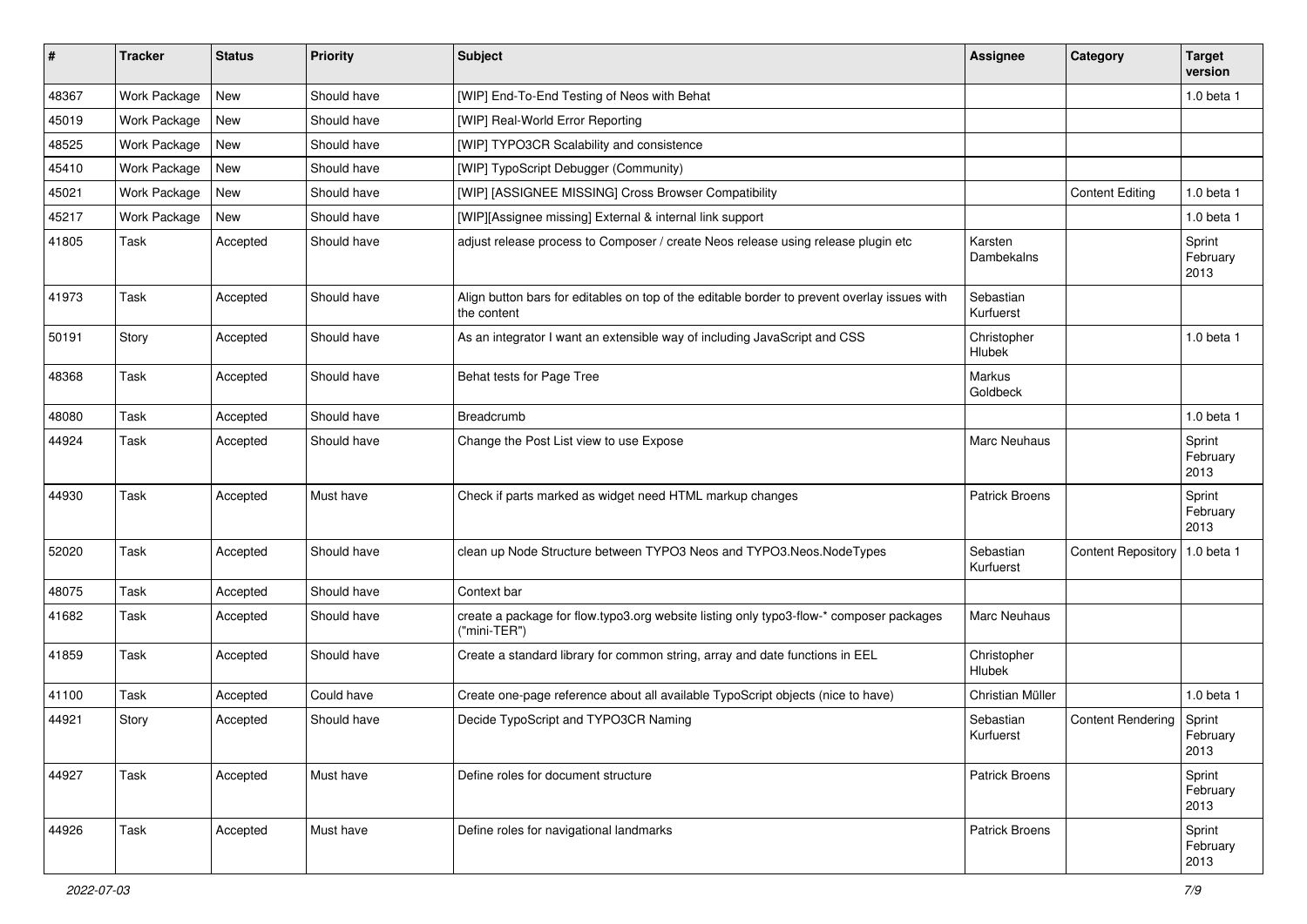| $\pmb{\#}$ | <b>Tracker</b> | <b>Status</b> | <b>Priority</b> | <b>Subject</b>                                                     | <b>Assignee</b>         | Category                        | <b>Target</b><br>version   |
|------------|----------------|---------------|-----------------|--------------------------------------------------------------------|-------------------------|---------------------------------|----------------------------|
| 44929      | Task           | Accepted      | Must have       | Define roles for widgets                                           | Patrick Broens          |                                 | Sprint<br>February<br>2013 |
| 41838      | Task           | Accepted      | Should have     | document and update conventions for composer name and package keys | Christian Jul<br>Jensen |                                 |                            |
| 48526      | Task           | Accepted      | Should have     | evaluate use of graph databases as high-performance store          | Sebastian<br>Kurfuerst  | <b>Content Repository</b>       |                            |
| 44912      | Story          | Accepted      | Must have       | Exploration: Accessible Neos Content Editing Module                | <b>Patrick Broens</b>   | <b>Content Editing</b>          | Sprint<br>February<br>2013 |
| 45408      | Work Package   | Accepted      | Should have     | Frontend / Page Cache                                              | Robert Lemke            | General / Project               | 1.0 beta 1                 |
| 48078      | Task           | Accepted      | Should have     | Fullscreen mode toggle                                             | Sebastian<br>Kurfuerst  |                                 | 1.0 beta 1                 |
| 40715      | Task           | Accepted      | Should have     | global overlays should have the same color / transparency          | Martin Muzatko          |                                 |                            |
| 47023      | Work Package   | Accepted      | Could have      | Global user interface                                              | Aske Ertmann            | <b>Global User</b><br>Interface | 1.0 beta 1                 |
| 44975      | Story          | Accepted      | Must have       | Implement module listing for Launch Bar, and fix search            | Christopher<br>Hlubek   | <b>Content Editing</b>          | 1.0 beta 1                 |
| 45023      | Work Package   | Accepted      | Should have     | Make complex, interactive custom content types possible            |                         | <b>Content Editing</b>          | 1.0 beta 1                 |
| 45003      | Work Package   | Accepted      | Should have     | Media Browser                                                      | Christian Müller        | <b>Content Editing</b>          | 1.0 beta 1                 |
| 51927      | Task           | Accepted      | Must have       | Node type structure                                                |                         | <b>Content Repository</b>       | 1.0 beta 1                 |
| 45758      | Story          | Accepted      | Should have     | Provide a way to control escaping of content through TypoScript    | Sebastian<br>Kurfuerst  | <b>Content Rendering</b>        | 1.0 beta 1                 |
| 48291      | Task           | Accepted      | Should have     | Redirect management for moved pages                                | Tim Kandel              | <b>Content Rendering</b>        | 1.0 beta 1                 |
| 53866      | Work Package   | Accepted      | Should have     | Release 1.0 Important Topics                                       |                         |                                 | 1.x                        |
| 49385      | Work Package   | Accepted      | Must have       | Release Flow 2.0 stable                                            | Robert Lemke            |                                 | 1.0 beta 1                 |
| 48328      | Task           | Accepted      | Should have     | Rename JavaScript to new structure                                 | Aske Ertmann            |                                 | 1.0 beta 1                 |
| 49943      | Work Package   | Accepted      | Should have     | Security                                                           | Andreas<br>Förthner     |                                 | 1.0 beta 1                 |
| 41781      | Task           | Accepted      | Should have     | set up integration.flow.typo3.org                                  | Karsten<br>Dambekalns   |                                 | Sprint<br>February<br>2013 |
| 40993      | Task           | Accepted      | Could have      | Test whether drag / drop of image onto thumbnail works             |                         |                                 |                            |
| 44971      | Work Package   | Accepted      | Should have     | TYPO3 Neos API Definition                                          | Sebastian<br>Kurfuerst  | Documentation                   | $1.0$ beta $1$             |
| 44919      | Story          | Accepted      | Should have     | Use Expose for listing BlogPost-Nodes in Frontend                  | Marc Neuhaus            | <b>Content Rendering</b>        | Sprint<br>February<br>2013 |